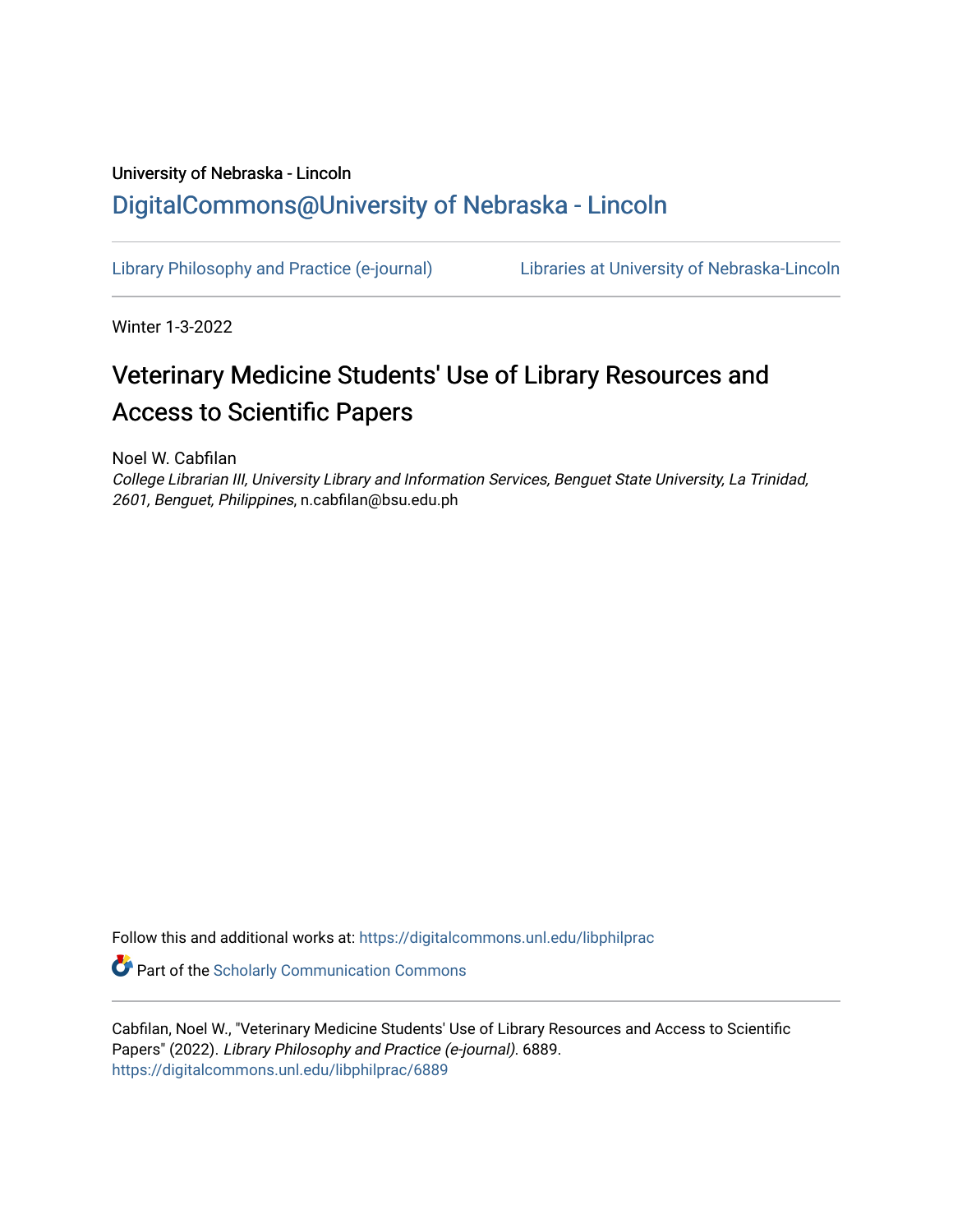#### **Veterinary Medicine Students' Use of Library Resources and Access to Scientific Papers**

**Noel W. Cabfilan**\*

College Librarian III Benguet State University University Library and Information Services Veterinary Medicine Library La Trinidad, 2601, Benguet, Philippines *\*E-mail: n.cabfilan@bsu.edu.ph*

#### **ABSTRACT**

This paper aims to determine the satisfaction level of DVM students of Benguet State University with the resources of the Veterinary Medicine Library and their usage of these resources. It also aims to determine students' access to and utilization of scientific papers.

A structured survey was adapted to gather data from fifty-seven (57) 2021 graduating DVM students. Data were interpreted using frequency count, percentage, ranking, and mean.

The study confirms that the resources of the Veterinary Medicine library fulfill the academic needs of DVM students of Benguet State University. A strong need to enhance Internet connectivity in the library was also reflected in the results.

Moreover, results show that students tend to read scientific papers for the reason that they are being required. The students' self-assessment result positioned themselves neutral when asked regarding their ability to interpret data from scientific papers and whether they find it easy to read scientific papers.

**Keywords:** Veterinary Medicine Library, Library usage, Reading scientific papers, Library resources

#### **1. INTRODUCTION**

*"The Doctor of Veterinary Medicine Program is a professional course involved in the prevention, diagnosis, treatment, and control of diseases of animals, including terrestrial and aquatic animals. The program includes courses on general education, basic science, zootechnics (animal science), and veterinary medical science, as well as on professional skills that the graduates need to be able to carry out the duties of safeguarding animal health, public health, the environment, and to be capable of utilizing the tools of communication in the pursuit of further knowledge and information dissemination of such in both local and international settings effectively."* Commission on Higher Education Memorandum Order No. 01, Series of 2018.

The Bachelor of Science in Animal Technology (BSAT) was offered on June 15, 1977 (MSAC Adm. Memo No. 2, s. 1977) in response to the demand for more animal technicians. The program was then under the Department of Animal and Veterinary Science of the College of Agriculture. Seven years later, the integrated ladder-type BSAT-DVM curriculum was approved by the Board of Trustees (Res. No. 7, s. 1982).

In 1984, the Department became the College of Veterinary Medicine (Res. No. 65, s. 1985) and offered BSAT and DVM curricula. In March 1997, BSAT was phased out (Res. no. 764, s. 1997), and only the six-year DVM curriculum remained.

The College has three departments: Basic, Para-clinical, and Clinical Sciences. The program is periodically evaluated by the Professional Regulations Commission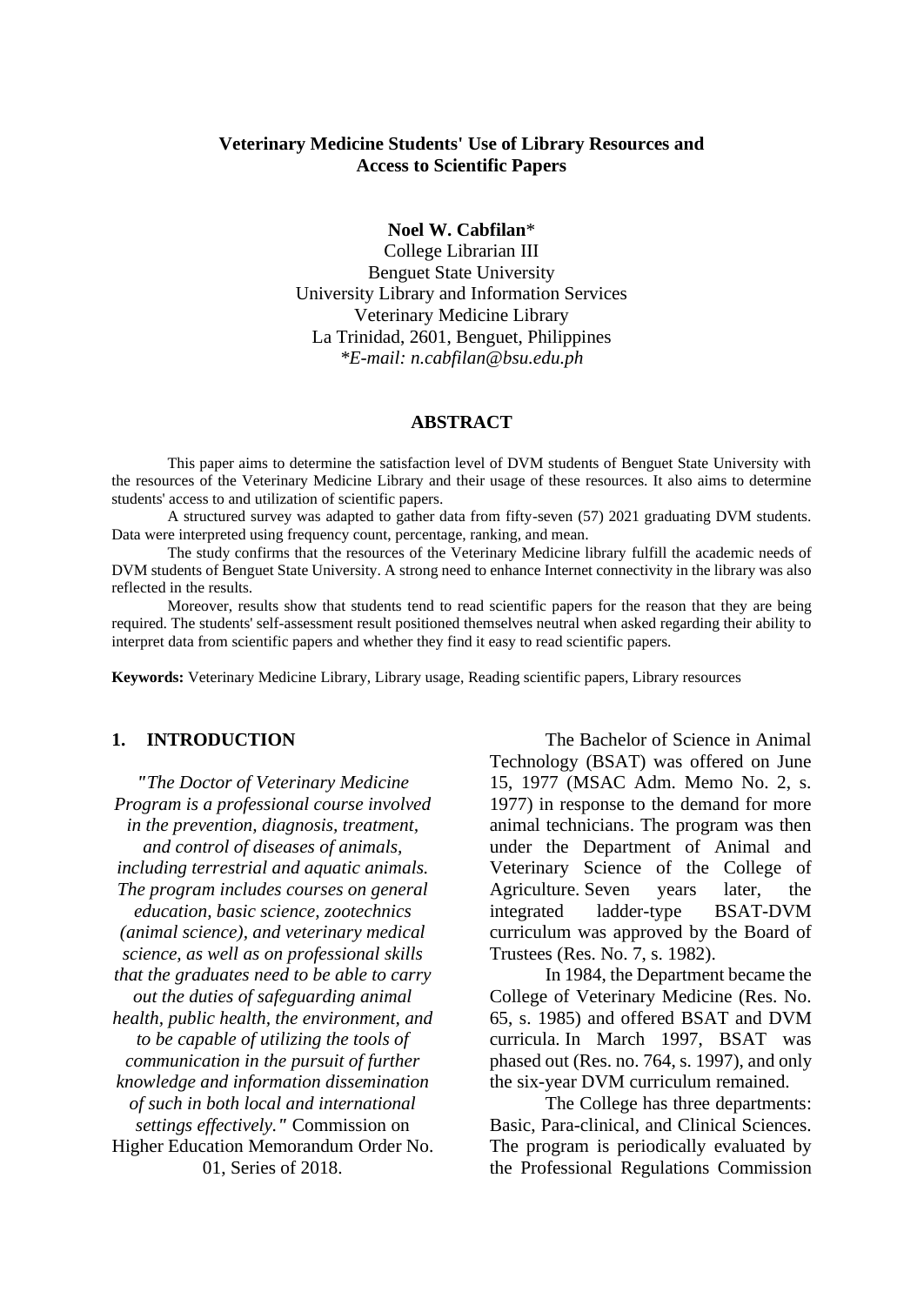(PRC), Technical Panel for Agricultural Education (TPAE), Commission on Higher Education (CHED), and the Accrediting Agency of Chartered Colleges and Universities in the Philippines, Inc. (AACUP). Benguet State University is currently the only Higher Education Institution offering a six-year Doctor of Veterinary Medicine degree in the Cordillera Administrative Region (Calias, n.d.).

Within these premises, the Veterinary Medicine (VetMed) Library exists to support and provide the best information sources and services to DVM students and faculty. The Veterinary Medicine (VetMed) Library is under the University Library and Information Services (Main Library) of the University. It forms part of the different sections of the Main Library where activities and services are directly coordinated with the College Dean, faculty, and staff.

When one user is aware of one resource, it will lead to more use of that resource (Asemi & Riyahiniya, 2007). Any library patrons' use of the library is dependent on the resources and facilities available and provided. Repeat usage of library resources is affected by specific instances where students can not access needed resources due to the limited number of copies, the loaning periods set, searching aids/catalogs, recency, relevance of the resources, etc. These instances directly affect how students are satisfied in using the library resources. Incidentally, these lead to the information-seeking behaviors of students. With the rapid growth of information sources, primarily driven by technology and the Internet, students' insatiable need for information correspondingly explodes. As Tilahun & Natarajan (2016) put it, with the deluge of available information, each person needs information of increasing variety. The rapid advancements in information and communication technology have brought a revolutionary change in the information scenario, giving rise to many options to handle varied information sources conveniently (Rawat & Vithal, 2013).

Another issue confronting DVM students today is their ability to appreciate and use scientific papers in doing their research. While textbooks are the most accessible resources available, their being condensed and tertiary resources make it a less reliable basis for DVM students to discuss the results of their research works. Provided that access to current subscriptions or open access scientific papers is available, scientific papers offer current and reliable sources of information. While the cost of accessing proprietary scientific papers challenges all types of researchers, the availability of reliable open-access/source scientific papers may help solve this issue to some extent, on the condition that these types of resources be advertised to the researchers accurately. Weerasinghe (2020) said that it is essential that students are equipped with the necessary library skills to advance their knowledge base and complete their academic work. Knowing why DVM students use or do not use scientific papers helps librarians further understand their information-seeking behavior. This, in turn, may shed light on formulating programs that may help improve DVM students' appreciation of Scientific Papers, perhaps a faculty-librarian collaboration.

## **2. OBJECTIVES**

The objectives of the study are to:

- a) Determine the number of years the respondents spent to finish DVM.
- b) Determine the number of respondents who have used the VetMed Library resources.
- c) Determine the frequency of use of VetMed library resources.
- d) Determine the purpose/s of using the VetMed Library resources.
- e) Determine the frequency of use of VetMed Library resources based on the following purpose: Research, validate/confirm data, information,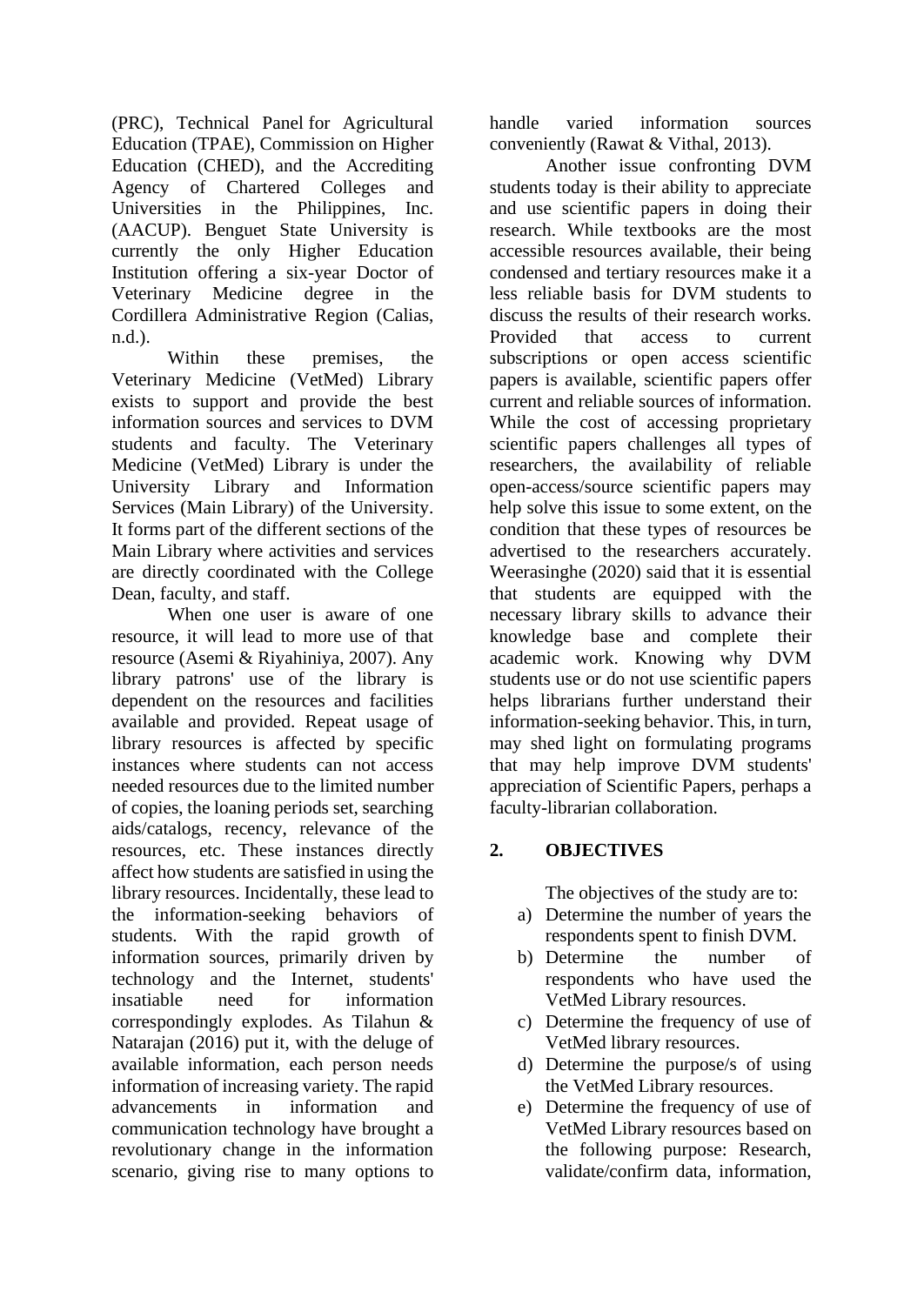new knowledge, etc., work on projects, Personal/Individual or Recreational reading, and Gather information for someone's research or need.

- f) Determine the frequency of use of the VetMed Library resources based on the following types of resources: Book collections. Journals/Magazines/Periodicals, Optical Discs, Digital Collections, and e-resources.
- g) Identify the reasons why DVM students did not get/find what they were looking for in the VetMed library in terms of resources.
- h) Determine the areas of the VetMed Library in which DVM students would like to see technology be improved in terms of library resources.
- i) Determine which areas (subject coverage) of the VetMed Library resources need improvement (Basic, Para-Clinical, and Clinical Sciences).
- j) Determine how DVM students rate the VetMed Library resources in terms of Recency, Relevance/Usefulness and Adequacy.
- k) Determine the level of satisfaction of DVM students towards the VetMed Library resources.
- l) Determine the frequency of use of scientific papers by DVM students.
- m) Determine which sections or parts of a scientific paper do DVM students read.
- n) Determine how DVM students discover scientific papers that they read.
- o) Determine the agreement of DVM students on statements provided regarding reading scientific papers.

#### **3. METHODOLOGY**

The study utilized a user survey design. The survey tool was adapted from Cabfilan & Ricardo (2020) for the library resources usage and satisfaction. On the other hand, the use of scientific papers part of the tool was lifted from Eldermire, et al. (2019). Descriptive statistics was employed in treating the data gathered.

Participants of the study were fiftyseven (57) graduating DVM students of the Academic Year 2021.

## **4. DATA PRESENTATION AND FINDINGS**

One hundred (100%) percent survey response was recorded for this study. Collected data were tabulated and analyzed using frequency count, percentage, ranking, and mean.

#### **4.1 Respondents' Data**

Most of the respondents finished their 6-year DVM degree within seven years. On the other hand, 36.84% (21) of the respondents were male, while 63.16% (36) were female.

## **4.2 Use of the VetMed Library Resources**

All the respondents have used the resources of the VetMed library regardless of the resource type. This indicates the relevance of the library in the academic growth of each student. Therefore, a continuous enhancement of library resources should remain unhampered.

## **4.3 Frequency of Usage of Library Resources**

The students' frequency of usage of the library resources is a sign that the resources support them in their academic activities.

**Table 1. Frequency of usage of library resources**

| Extent                | <b>#Responses</b> | %Responses |
|-----------------------|-------------------|------------|
| Daily                 |                   | 19.64      |
| Weekly                | 26                | 46.43      |
| Monthly               | 16                | 28.57      |
| Once a Term           |                   | 3.57       |
| Once in a School Year |                   | 179        |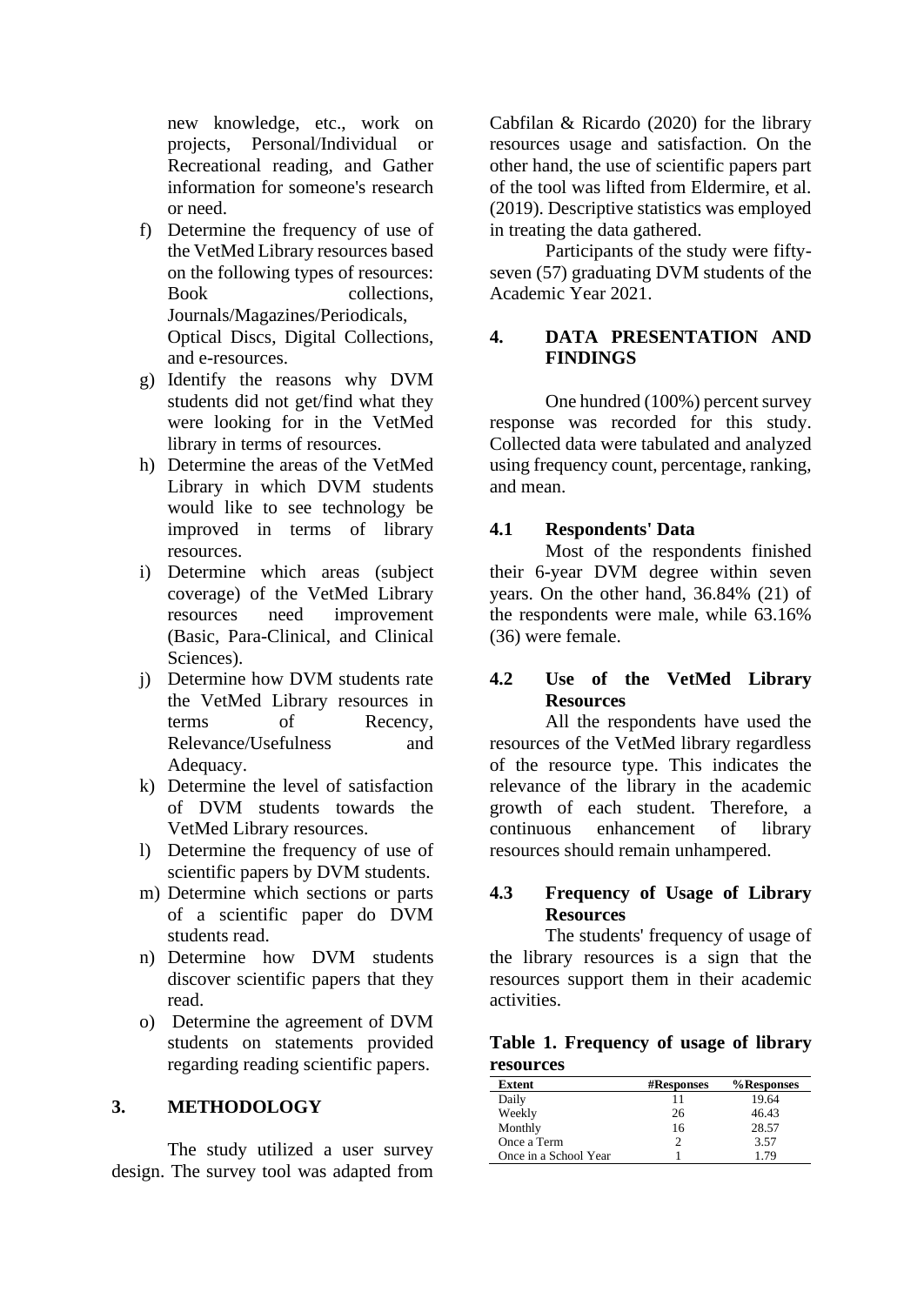Table 1 shows that 46.43% of the respondents use the library resources weekly, followed by monthly users at 28.57% and daily users at 19.64%. On the other hand, two respondents said that they only use the library once a term while a solo respondent said he/she uses the library once in a school year. This result implies heavy usage of the VetMed library resources.

## **4.4 Frequency of usage of library resources based on purpose/s**

Purposes of using the library resources may vary from one student to another as library users are considered heterogenous and have other information searching behaviors.

Table 2 presents the purpose/s of DVM students in using the library resources.

**Table 2. Purpose/s of using the VetMed library resources**

| <b>Purpose/s</b>         | #Resps. | %Resps. | Rank                        |
|--------------------------|---------|---------|-----------------------------|
| Research (for            |         |         |                             |
| submissions/             |         |         |                             |
| requirements of reports) | 56      | 23.33   |                             |
| To validate/confirm      |         |         |                             |
| data, information, new   |         |         |                             |
| knowledge, etc.          | 49      | 20.42   | 3                           |
| To work on projects      |         |         |                             |
| (individual or           |         |         |                             |
| collaborative)           | 51      | 21.25   | $\mathcal{D}_{\mathcal{L}}$ |
| Personal/Individual or   |         |         |                             |
| Recreational reading     | 40      | 16.67   | 5                           |
| Gather information for   |         |         |                             |
| someone's research or    |         |         |                             |
| need                     | 44      | 18.33   |                             |

DVM students primarily use library resources for research as specified by 23.33% of the responses. On the contrary, using the library resources for recreation was the minor purpose DVM students has for using the library resources. This is practically true since the VetMed library only houses professional references in the field of Veterinary Medicine. At the same time, general or fiction resources are found at the Main Library, a kilometer away.

Relative to the purpose of using the library resources is the students' frequency of use based on the purposes enumerated and presented in Table 3.

Based on the results, DVM students often use the library resources found on earlier stated purposes, while DVM students seldom use these resources for recreational reading.

## **Table 3. Frequency of usage of library resources based on the purpose/s**

| <b>Purpose/s</b>                | Mean | <b>Frequency</b><br>of Use<br>(DE) |
|---------------------------------|------|------------------------------------|
| Research (for                   |      |                                    |
| submissions/requirements of     |      |                                    |
| reports)                        | 4.11 | Often                              |
| To validate/confirm data,       |      |                                    |
| information, new knowledge,     |      |                                    |
| etc.                            | 3.75 | Often                              |
| To work on projects (individual |      |                                    |
| or collaborative)               | 3.88 | Often                              |
| Personal/Individual or          |      |                                    |
| Recreational reading            | 2.09 | Seldom                             |
| Gather information for          |      |                                    |
| someone's research or need      | 3.41 | tten.                              |

#### **4.5 Resources used by DVM students**

The variety of resources by type made available in libraries allows library users to choose based on their needs and comfort. Collection development policy always states that multi-media resources should be made available in any library.

#### **Table 4. Types of resources frequently used by DVM students**

| <b>Types of</b>         | #Resps. | %Resps. | Rank           | Mean | Frequency   |
|-------------------------|---------|---------|----------------|------|-------------|
| <b>Resources</b>        |         |         |                |      | of Use (DE) |
| <b>Book collections</b> | 55      | 28.06   | 1              | 4.15 | Often       |
| Journals/Magazin        |         |         |                |      |             |
| es/Periodicals          | 46      | 23.47   | $\overline{c}$ | 3.33 | Sometimes   |
| ptical Discs            |         |         |                |      |             |
| (DVDs/Videos/C          |         |         |                |      |             |
| $D-ROMs$                | 21      | 10.71   | 5              | 1.70 | Never       |
| Digital                 |         |         |                |      |             |
| collections             |         |         |                |      |             |
| (Access/Local           |         |         |                |      |             |
| Databases)              | 33      | 16.84   | $\overline{4}$ | 3.21 | Sometimes   |
| E-resources             |         |         |                |      |             |
| (PlagScan,              |         |         |                |      |             |
| Grammarly, e-           |         |         |                |      |             |
| Journals, etc.)         | 41      | 20.92   | 3              | 3.36 | Sometimes   |

41 20.92 3 3.36 Sometimes The results show that DVM students use Book collections of the VetMed library over the other available resources. Books were the only type of resources that registered as often used by DVM students, while Optical discs were never used based on the computed mean of 1.70. Serials, Digital collections, and esources were sometimes used.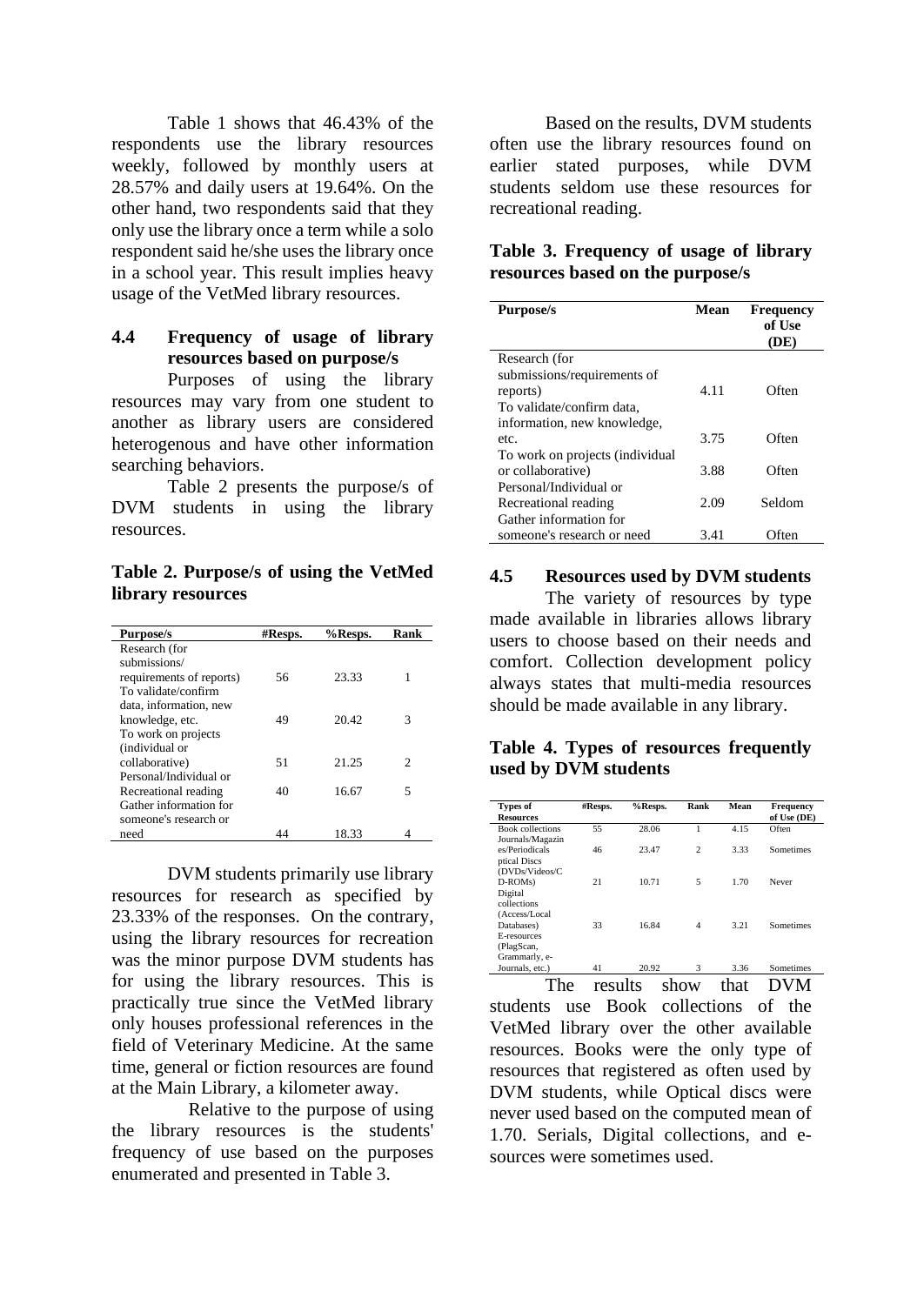## **4.6 Locating resources at the VetMed library**

The organization of information sources in any type of library helps users find the resources they need at the least possible time.

**Fig. 1.** During your last visit to the VetMed library did you find what you were looking for?









 $\blacksquare$  Always  $\blacksquare$  Sometimes  $\blacksquare$  Rarely  $\blacksquare$  Never

When asked whether they found what they were looking for in the VetMed library during their last visit, DVM students said *Yes,* while a small percentage said *Partly,* and no one said *No,* as seen in Figure 1. Meanwhile, in Figure 2, 50.98% of the respondents said they *Sometimes* find what they were looking for in the library while 47.06% said they *Always* find what they were looking for. Both results in Figures 1 and 2 indicate that either the library has a good organization of resources

or the collections fit the students' needs. Familiarity with the collections' placements is also a factor.

A follow-up question on why some of the respondents could not find the resources they were looking for is shown in Table 5.

## **Table 5. Resource availability and retrieval**

| <b>Reasons</b>              | $\#_{\rm{Resps.}}$          | %Resps. | Rank |
|-----------------------------|-----------------------------|---------|------|
| The resource was checked    |                             |         |      |
| out                         | 6                           | 37.5    | 2    |
| VetMed library has no       |                             |         |      |
| resource/s on the subject   | 7                           | 43.75   |      |
| I could not find the        |                             |         |      |
| resource                    | $\mathcal{D}_{\mathcal{L}}$ | 12.5    | 3    |
| Staff could not find the    |                             |         |      |
| resource                    | Ω                           |         |      |
| The OPAC stations were      |                             |         |      |
| not available               |                             |         |      |
| I do not know how to        |                             |         |      |
| locate and retrieve library |                             |         |      |
| resources                   |                             | 6.25    |      |

#### **4.7 Technology and library resources**

It is undeniable that technology caused ease in information organization and access. Thus, the inclusion of technology in all library operations has become a necessity. Table 6 provides technological improvements believed by DVM students as necessary.

### **Table 6. Resource availability and retrieval**

| Areas needing tech     | #Resps. | %Resps | Rank |
|------------------------|---------|--------|------|
| improvement            |         |        |      |
| More computers to      |         |        |      |
| access the collections | 24      | 19.67  | 3    |
| (OPAC)                 |         |        |      |
| More Optical Discs     |         |        |      |
| (including)            |         |        |      |
| workstations)          | 10      | 8.20   |      |
| More Internet access   |         |        |      |
| (Terminals/WiFi)       | 49      | 40.16  |      |
| More electronic        |         |        |      |
| resources              |         |        |      |
| (subscriptions, e-     |         |        |      |
| books, etc.)           | 39      | 31.97  |      |

Table 6 emphasizes the constant demand by any library user for the provision of a stable Internet connection. Access to the Internet augments the print resources already available.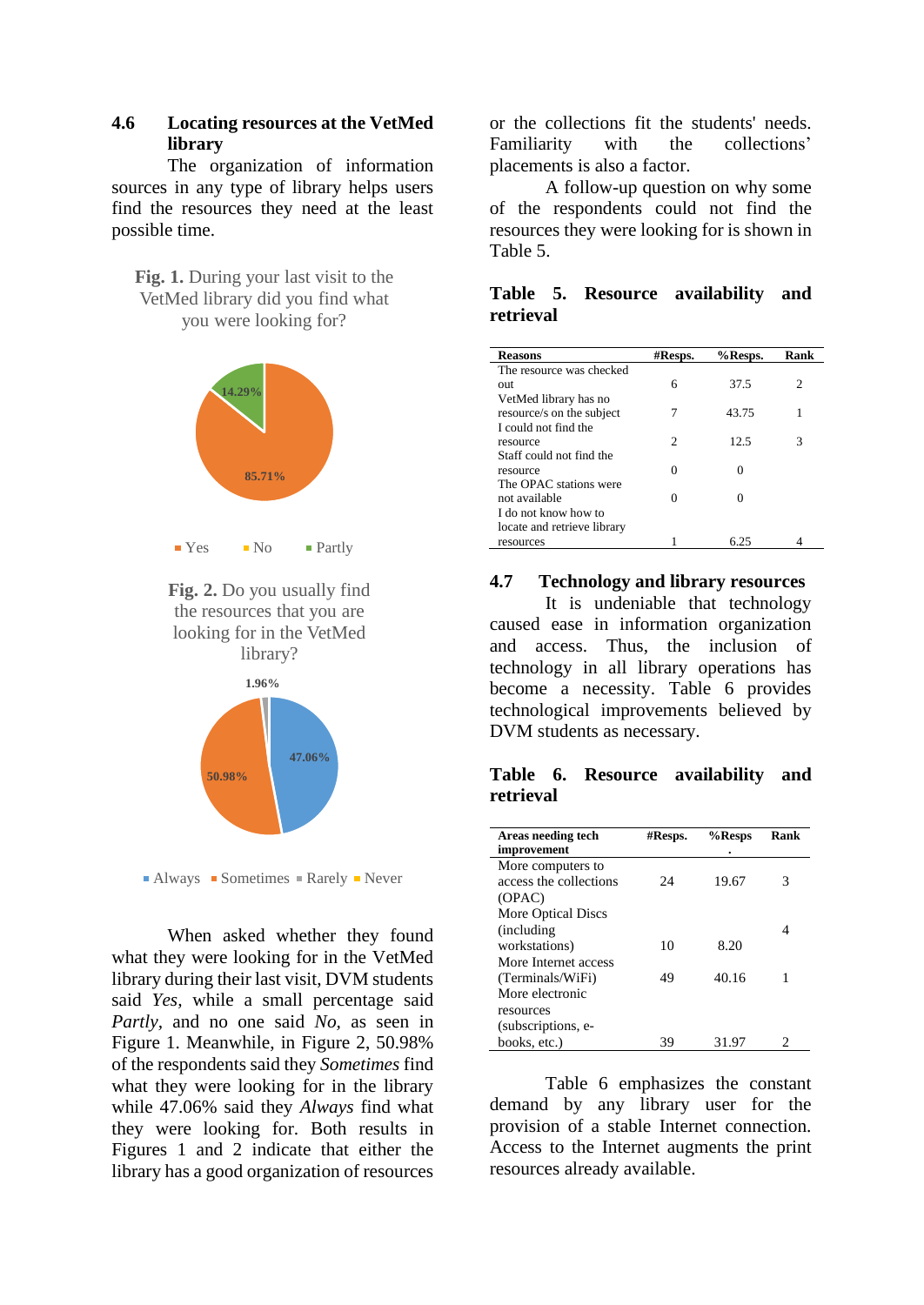#### **4.8 Recency, relevance, and adequacy of library resources**

As the focal library users, DVM students ought to know which part or aspect of the library resources they use needs enhancements in terms of relevance, recency, and adequacy.

Table 7 indicates that the three subject classifications of DVM library resources have almost equal percentage results when students were asked which area of the library resources they wished to be improved in terms of subject coverage

#### **Table 7. Resources by subject coverage**

| <b>Subjects</b>       | #Resps. | %Resps. | Rank |
|-----------------------|---------|---------|------|
| <b>Basic Sciences</b> | 34      | 31.78   |      |
| Para-Clinical         |         |         |      |
| <b>Sciences</b>       | 33      | 30.84   | 3    |
| Clinical              |         |         |      |
| Sciences              |         | 37.38   |      |

Table 8 shows how DVM students rated library resources based on recency, relevance, and adequacy. It is quite noticeable that *Book collections* solely had a mean of 4.44 interpreted as *Excellent* in terms of relevance. This specifies that DVM students are book users, given the earlier results that an improved Internet connection remains wanted in the VetMed library.

**Table 8. Recency, relevance, and adequacy of resources**

|                                                   |      | <b>Mean Rating</b> |      |               |      |      |
|---------------------------------------------------|------|--------------------|------|---------------|------|------|
| <b>Resources</b>                                  | Rec  | DE                 | Rel  | DE            | Adeq | DE   |
| <b>Book</b><br>collections                        | 3.80 | Good               | 4.44 | Excel<br>lent | 3.79 | Good |
| Journals/Mag<br>azines/Periodi<br>cals            | 3.73 | Good               | 4.11 | Good          | 3.66 | Good |
| <b>Optical Discs</b><br>(DVDs/Video<br>s/CD-ROMs) | 3.57 | Good               | 3.69 | Good          | 3.42 | Good |
| Digital<br>collections<br>(Access/Loca            |      |                    |      |               |      |      |
| 1 Databases)<br>E-resources<br>(PlagScan,         | 3.87 | Good               | 3.91 | Good          | 3.74 | Good |
| Grammarly,<br>e-Journals.                         |      |                    |      |               |      |      |
| etc.)                                             | 3.87 | Good               | 4.02 | Good          | 3.91 | Good |

#### **4.9 DVM students' satisfaction with the library resources**

Table 9 summarizes the level of satisfaction of DVM students towards the library resources of the VetMed library on the facets presented earlier. Overall, DVM students, as indicated by a 57.14% rating, were *Satisfied* with the library resources. On the other hand, 30.36% of the respondents had a *Very Satisfied* rating while the remaining 12.50% had a *moderate* satisfaction with the library resources. It is worth noting that none of the respondents were *Dissatisfied* or *Very Dissatisfied* with the resources.

**Table 9. Satisfaction level with the library resources**

| <b>Level of</b>     | $\#$ Resps.       | %Resps. |
|---------------------|-------------------|---------|
| <b>Satisfaction</b> |                   |         |
| Very Satisfied      | 17                | 30.36   |
| Satisfied           | 32                | 57.14   |
| Moderately          |                   |         |
| Satisfied           | 7                 | 12.50   |
| Dissatisfied        | $\mathbf{\Omega}$ | 0.00    |
| Very Dissatisfied   |                   | 0.00    |

#### **4.10 Access to scientific papers**

Scientific papers offer updated and reliable sources of information in a specific field of knowledge. While access to these resources entails challenges like subscription fees, format, organization, etc., the demand for its use in academic and professional work continues to be recognized.

Before gathering responses, CVM students were first asked how frequently they use scientific papers in their research or academic works. The results are shown in Table 10.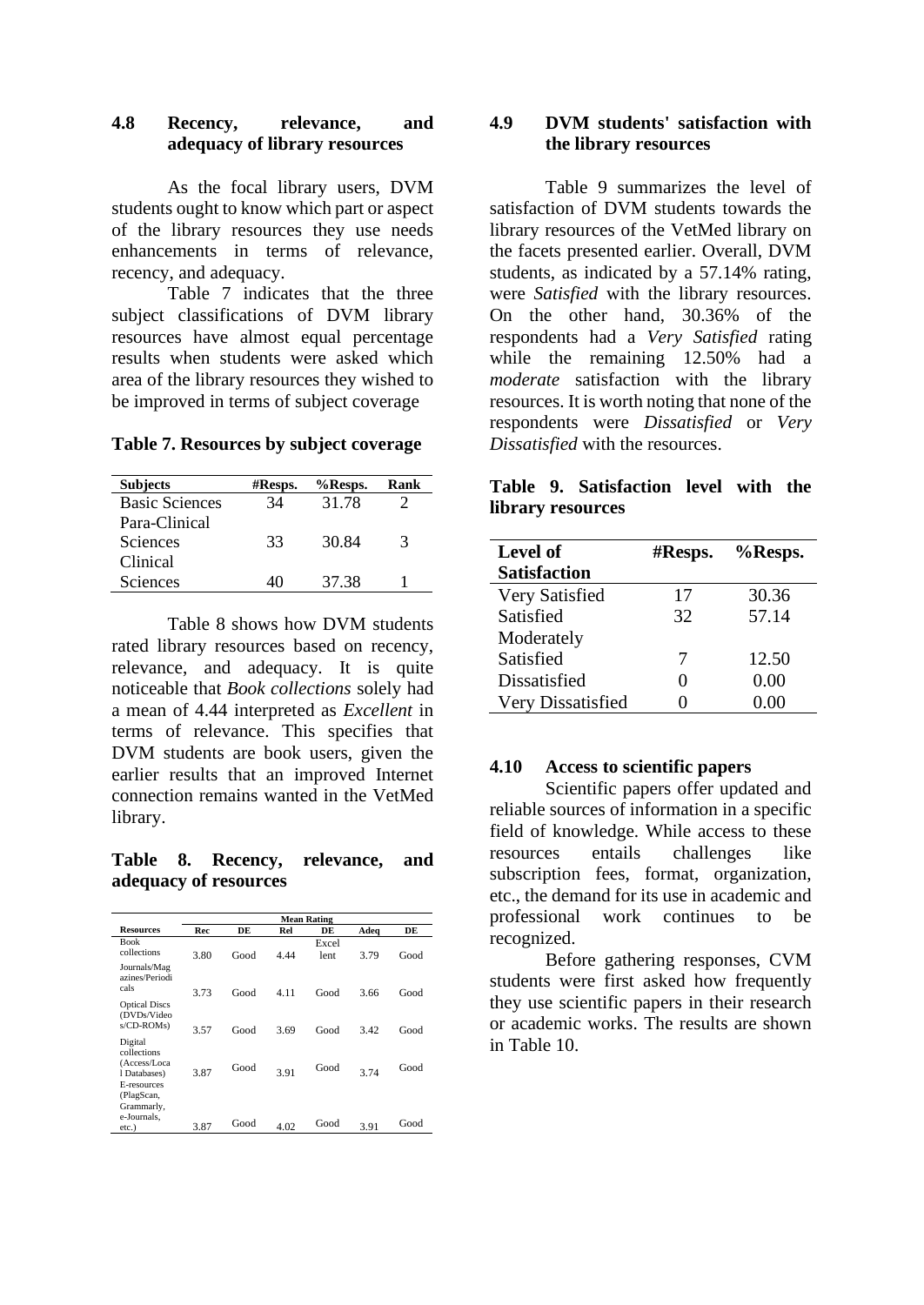| <b>Frequency</b> | #Resps. | %Resps. | Rank                  |
|------------------|---------|---------|-----------------------|
| Daily            | 2.      | 3.57    |                       |
| Weekly           | 19      | 33.93   | $\mathcal{D}_{\cdot}$ |
| Monthly          | 26      | 46.43   |                       |
| Once a           |         |         |                       |
| Term             | 8       | 14.29   | 3                     |
| Once in a        |         |         |                       |
| School           |         |         |                       |
| Year             |         | 1.79    |                       |

**Table 10. Frequency of access to scientific papers**

A majority (46.43%) of the respondents access scientific papers every month, while 33.93% access the scientific papers weekly. Then, once a term (14.29%), daily (3.57%), and a respondent said once in a school year.

Table 11 presents which sections of scientific papers are frequented by DVM students. It was revealed that *Results*  (13.93%), *Discussion* (13.09%), and *Abstract* (12.81%) were the sections most frequently read by the respondents. On the contrary, *Acknowledgments* (2.23%), *Author/s affiliations* (3.90%), *and Additional materials* (4.74%) were the sections least read by the DVM students.

**Table 11. Sections frequently read in a scientific paper**

| <b>Sections</b> | #Resps. | %Resps. | Rank           |
|-----------------|---------|---------|----------------|
| Title           | 40      | 11.14   | 6              |
| Methods         | 43      | 11.98   | 4              |
| Additional      |         |         | 9              |
| materials       | 17      | 4.74    |                |
| Authors and     |         |         |                |
| author          |         |         | 10             |
| affiliations    | 14      | 3.90    |                |
| Results         | 50      | 13.93   | 1              |
| Acknowledg      |         |         | 11             |
| ments           | 8       | 2.23    |                |
| Abstract        | 46      | 12.81   | 3              |
| Discussion      | 47      | 13.09   | $\overline{2}$ |
| References      | 23      | 6.41    | 8              |
| Introduction/   |         |         |                |
| Background      | 29      | 8.08    |                |
| Conclusions     | 42      | 11.70   | 5              |

#### **4.11 Discovering scientific papers**

Discovering and choosing scientific papers, regardless of format, are done in various ways. Influenced mainly by available technology, by peers, and promotions made by the library.

It is shown in Table 12 that the respondents first discover scientific papers by *directly searching from browsers*  (21.13%), followed by *getting recommendations from their classmates, teachers, or adviser* (20.19%). *Subscribing to table of contents alert* (3.29%) *and finding scientific papers via social media sites* (4.69%) were the least ways the respondents discovered scientific papers.

#### **Table 12. How DVM students discover scientific papers**

|                             | #Resps. | %Resps. | Rank |
|-----------------------------|---------|---------|------|
| Direct search from          |         |         |      |
| browsers (Google, Mozilla   |         |         |      |
| Firefox, etc.)              | 45      | 21.13   | 1    |
| I read what is              |         |         |      |
| recommended from my         |         |         |      |
| previous readings           | 30      | 14.08   | 5    |
| I get recommendations       |         |         |      |
| from my classmates,         |         |         |      |
| teachers, or adviser        | 43      | 20.19   | 2    |
| I search specific databases |         |         |      |
| or website                  | 40      | 18.78   | 3    |
| I subscribe to the table of |         |         |      |
| contents alert              | 7       | 3.29    | 7    |
| I browse specific journals  | 38      | 17.84   | 4    |
| I find it via social media  |         |         |      |
| sites                       | 10      | 4.69    | 6    |

#### **4.12 On reading scientific papers**

Reading scientific papers requires diligence and a broad understanding of the field being worked on. Table 13 presents ideas or reasons why students read or do not read scientific papers.

The result clearly shows that students read scientific papers to complete their academic requirements and gain more knowledge in their field. Meanwhile, DVM students stay neutral in reading scientific papers for recreational purposes. They also stay neutral on the idea that reading scientific papers is very easy and on their ability to interpret data from scientific papers.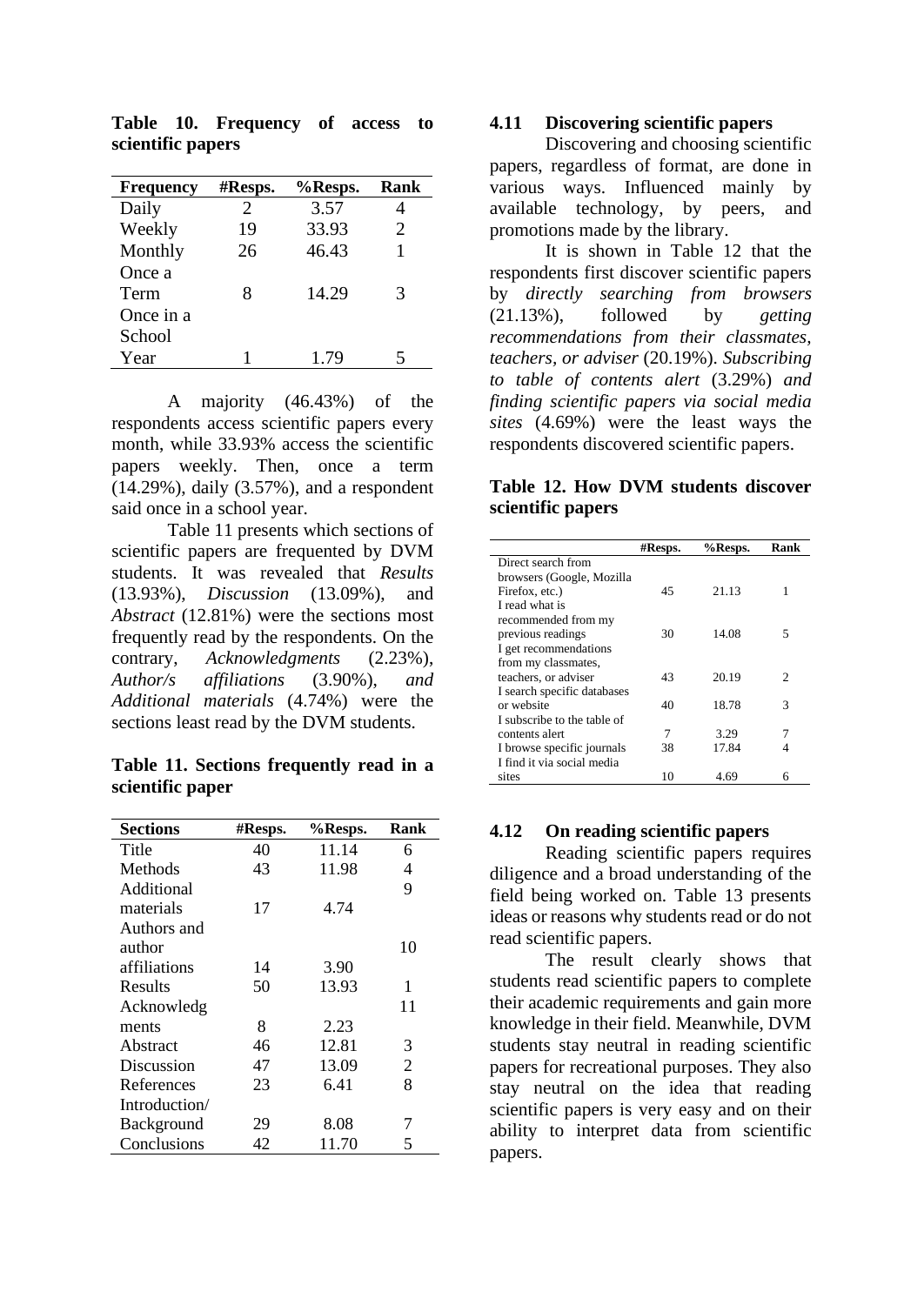**Table 13. Reasons why DVM students read or do not read scientific papers**

| <b>Please indicate how</b><br>strongly you agree or |         |      |         |
|-----------------------------------------------------|---------|------|---------|
| disagree with the                                   | #Resps. | Mean | DE      |
| following:                                          |         |      |         |
| I read scientific papers                            |         |      |         |
| because it is required for                          |         |      |         |
| classes that I take $(n=57)$                        | 137     | 2.40 | SAgree  |
| I read scientific papers                            |         |      |         |
| for papers/projects that I                          |         |      |         |
| create $(n=57)$                                     | 144     | 2.53 | SAgree  |
| I read scientific papers to                         |         |      |         |
| further my scientific                               |         |      |         |
| knowledge/career $(n=56)$                           |         |      |         |
|                                                     | 132     | 2.36 | SAgree  |
| I read scientific papers                            |         |      |         |
| for fun $(n=51)$                                    | 97      | 1.90 | Neutral |
| I love to read scientific                           |         |      |         |
| papers $(n=57)$                                     | 127     | 2.23 | Neutral |
| I find reading scientific                           |         |      |         |
| papers very easy $(n=57)$                           | 112     | 1.96 | Neutral |
| I feel confident about my                           |         |      |         |
| ability to interpret data                           |         |      |         |
| from scientific papers                              |         |      |         |
| $(n=57)$                                            | 112     | 1.96 | Neutral |

## **5. CONCLUSIONS**

The results indicate that the resources of the Benguet State University Veterinary Medicine library continue to satisfy the academic needs of DVM students. Library resources' quality and quantity must continue to advance or must be maintained. Like any other library, the need for a better and stable Internet connectivity was also emphasized in the results.

The results specify further that students tend to read scientific papers merely because it is required. Anent, students should be reminded to develop a passion or habit of reading scientific papers and its importance to their future profession. It is in this manner that forced reading can be avoided.

While students have a neutral assessment regarding their ability to interpret data from scientific papers, it is recommended that a test or further study be conducted on this aspect.

## **6. REFERENCES**

- 1. Asemi, A., & Riyahiniya, N. (2007). Awareness and use of digital resources in the libraries of Isfahan University of Medical Sciences, Iran. *The Electronic Library, 25*(3), 316-327. http://dx.doi.org/10.1108/02640470710 754823 10/11/2021
- 2. Cabfilan, N.W. & Ricardo, M.C. (2020). Library usage by faculty of members of Benguet State University. *Library Philosophy and Practice, 5095.* https://digitalcommons.unl.edu/libphil prac/5095 5/01/2021
- 3. Calias, F.D. (n.d.) Brief history of the College of Veterinary Medicine, Benguet State University. *Unpublished.*
- 4. CHED Memo. No. 01, series of 2018. *Policies, standards and guidelines for the Doctor of Veterinary Medicine (DVM) program. https://ched.gov.ph/wpcontent/uploads/2018/02/CMO-1 series-2018-PSG-for-Veterinary-Medicine.pdf* 02/02/2021
- 5. Eldermire, E., Fricke, S., Alpi, K., Davies, E., Kepsel, A., & Norton, H. (2019). Information seeking and evaluation: a multi-institutional survey of veterinary students. *Journal of the Medical Library Association, 107*(4), 515–526. doi:https://doi.org/10.5195/jmla.2019.6

74 05/13/2021

6. Kandpal, K. N., Rawat, S. S., & Vithal, K. (2013). Use of E-resources by Undergraduate Students of NTR College of Veterinary Science. *DESIDOC Journal of Library & Information Technology, 33*(5)http://dx.doi.org/10.14429/djlit.3 3.5104 October 7, 2021 10/08/2021